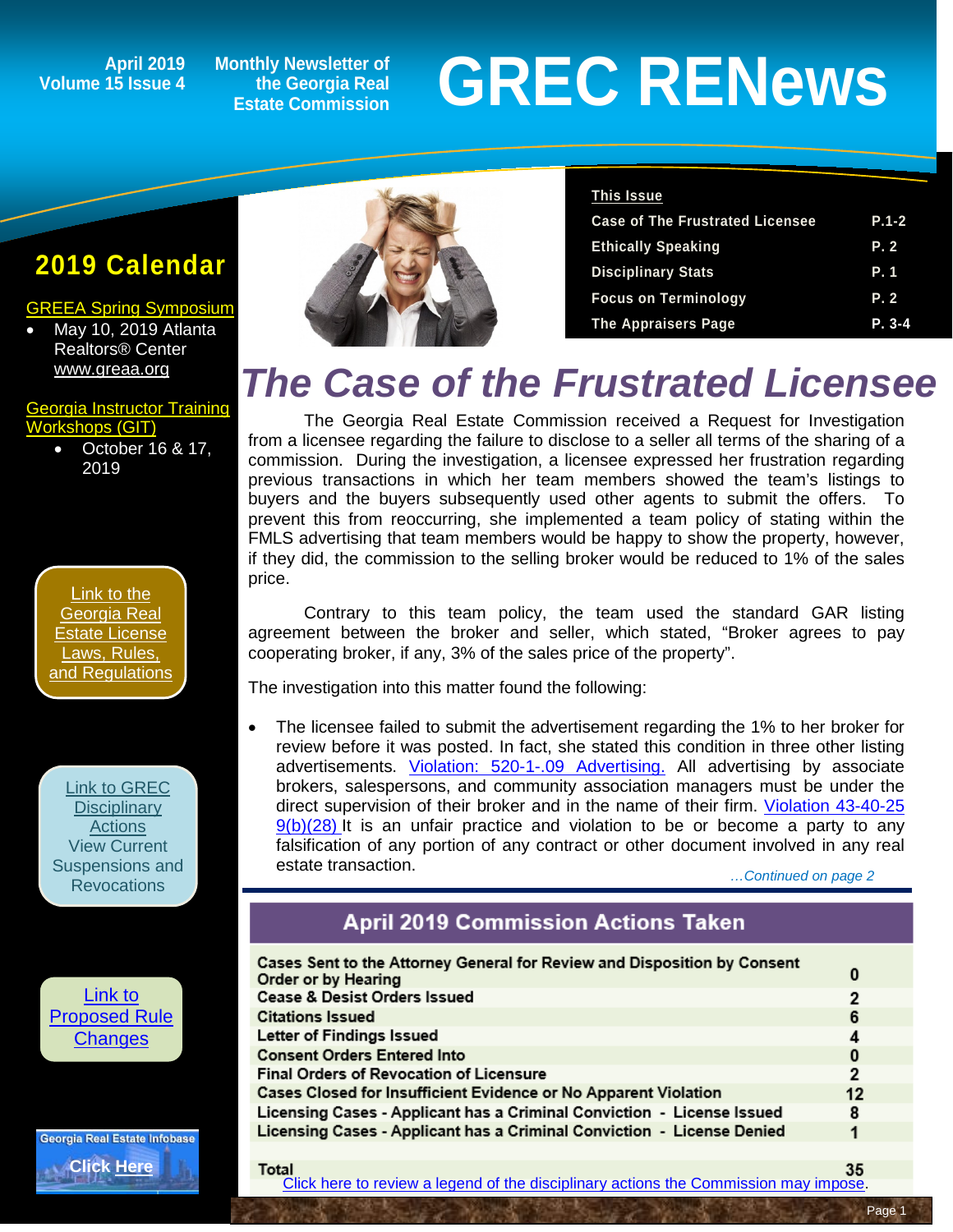**[Comments](http://www.jmre.com/grecrenewscomments2014.htm) [&](http://www.jmre.com/grecrenewscomments2014.htm) [Suggestions](http://www.jmre.com/grecrenewscomments2014.htm)**

**[SUBMIT](http://www.jmre.com/grecrenewscomments2014.htm)**

To sign up to receive the GREC **RENewsletter** [Click Here](https://www.grec.state.ga.us/about/subscribe.html)

### **Online Courses from GREC**

**[\\$10 each](http://www.jmre.com/grec) [3 Hour CE](http://www.jmre.com/grec)  [Course](http://www.jmre.com/grec) [Total of 9](http://www.jmre.com/grec)  [Hours CE](http://www.jmre.com/grec)  [Available](http://www.jmre.com/grec)** [\(Also Approved](http://www.jmre.com/grec)  [as Instructor CE,](http://www.jmre.com/grec)  [not approved as](http://www.jmre.com/grec)  [License Law CE\)](http://www.jmre.com/grec)

> *["Avoiding](http://www.jmre.com/grec)  [Trust](http://www.jmre.com/grec)  [Account](http://www.jmre.com/grec)  [Trouble"](http://www.jmre.com/grec)*

*["Practicing](http://www.jmre.com/grec)  [Real Estate &](http://www.jmre.com/grec)  [Staying Out](http://www.jmre.com/grec)  [of Trouble"](http://www.jmre.com/grec)*

*["Being a](http://www.jmre.com/grec)  [Broker and](http://www.jmre.com/grec)  [Staying Out](http://www.jmre.com/grec)  [of Trouble"](http://www.jmre.com/grec)*

**Georgia Real Estate Commission** Suite 1000 International Tower 229 Peachtree Street NE Atlanta, GA 30303-1605

Phone 404-656-3916

• The seller was not aware and did not agree to the 1% co-op as he was only aware of the 3% as stated in the listing agreement that he signed. The licensee cannot offer terms other than those agreed to in the listing agreement. **Violation: 43-40-25 (b)(12)** Offering real estate for sale or lease without the knowledge and consent of the owner or the owner's authorized agent or on terms other than those authorized by the owner or the owner's authorized agent.

It is significant to note that the listing broker stated that in the past he had sent emails to his affiliates informing them that they could not include a statement in their advertisements sharing less commission than the seller had contracted for a co-op broke to receive. The broker had addressed this topic in sales meetings. He would also add the topic to the firm's Policies and Procedures Manual.

The Commission issued a Citation to the licensee requiring a payment of \$800 (a fine of \$400 and \$400 for administrative, investigative and legal expenses of the Commission). She was also required to complete a 3-hour continuing education course "Practicing Real Estate and Staying Out of Trouble" within 30 days or be subject to further disciplinary actions.

### *Ethically Speaking*

Proper disclosure is important both in relation to ethics and in relation to avoiding violations of the License Law, Rules and Regulations. The NAR® [Code of Ethics,](https://www.nar.realtor/about-nar/governing-documents/code-of-ethics/2019-code-of-ethics-standards-of-practice#DutiestoCandC) Standard of Practice 3-4 addresses the necessary disclosure of any variable or differential in the terms of compensation between brokers, and such disclosure should clearly be determined in advance of any transaction. In addition, the seller and buyer should be made aware of any conditions affecting the marketing of the property.



Page 2

GREC RENews April 2019, Volume 15 Issue 4

### **Absolutely Must Know Section**



**Unless all the parties in a transaction agree in writing, a licensee cannot alter the terms of an agreement once the agreement is accepted.**

[43-40-25.](http://grec.state.ga.us/about/relaw.html) Violations by licensees, schools, and instructors; sanctions; unfair trade practices (b) Licensees shall not engage in any of the following unfair trade practices:

**(12)** Offering real estate for sale or lease without the knowledge and consent of the owner or the owner's authorized agent or on terms other than those authorized by the owner or the owner's authorized agent; **(35)** Inducing any person to alter, modify, or change another licensee's fee or commission for real estate brokerage services without that licensee's prior written consent.

### *Focus on Terminology: "Commission" and "Disclose"*

#### **Commission:**

**Definition:** a charge for service; compensation; fee; or other thing of value **Synonyms:** charge; price, cost; rate

#### **Disclose:**

**Definition:** to reveal; expose, to make known or public **Synonyms:** divulge; unmask; uncover; unveil; bare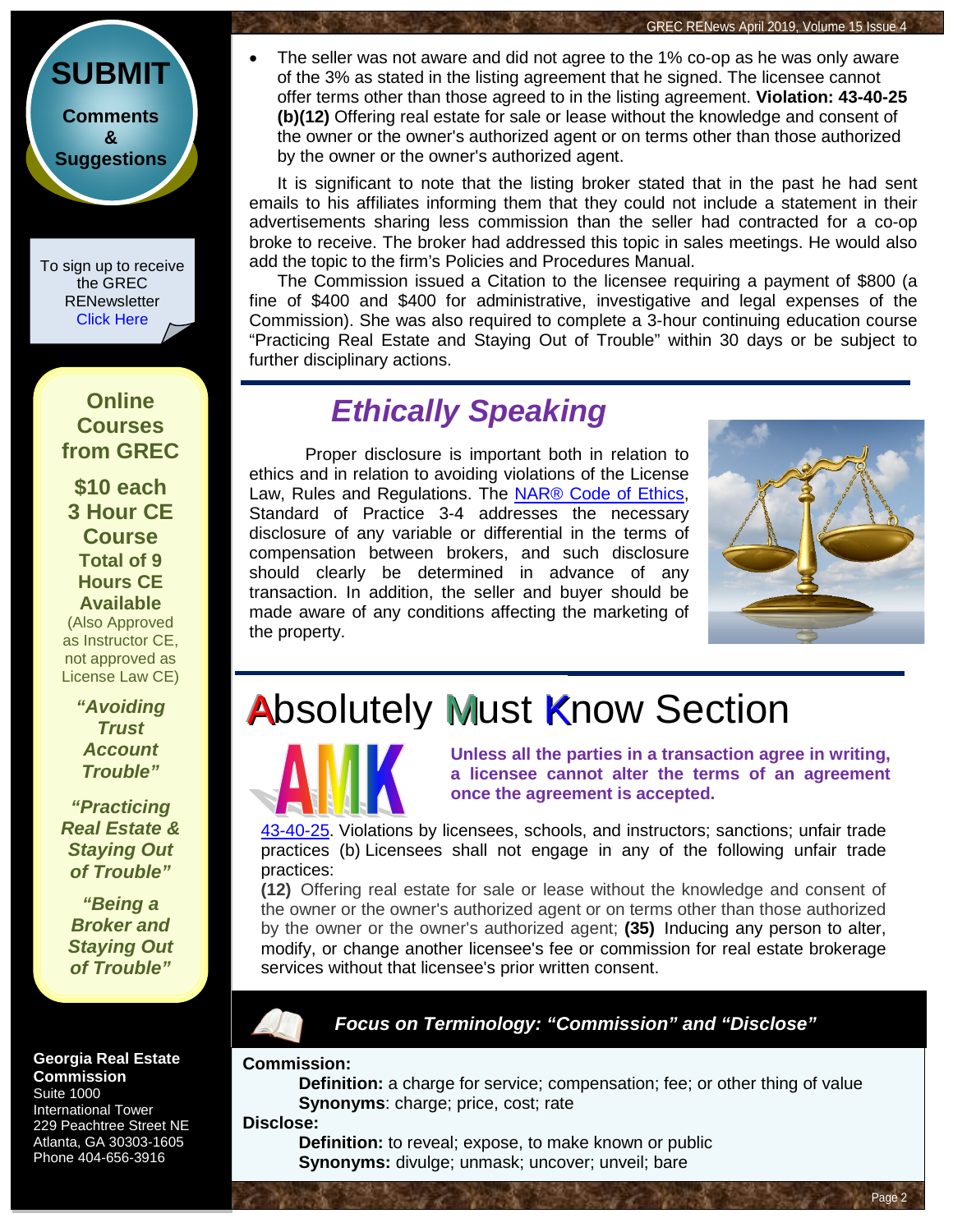## **The Appraisers Page**

1 **Georgia Real Estate Appraisers Board April 2019** 

### **Useful Links**:

**[GREAB](http://www.grec.state.ga.us/about/greab.html)** [Web Site](http://www.grec.state.ga.us/about/greab.html)

═════════════════<br>══════════════════

[Appraisal Act](http://www.grec.state.ga.us/about/appraisersact.html) ═════════════════<br>══════════════════

### **Common appraisal reporting errors – Part 1 By: D. Scott Murphy, SRA**

Most residential real estate appraisals are prepared on standardized forms. This is done to ensure consistency across the industry and to simplify the review process for users such as real estate agents, lenders, and owners. About 10 years ago the governmentsponsored entities (i.e., Fannie and Freddie) further standardized the reports by requiring mandatory use of codes used to describe the condition and quality of the Subject and the comparables. In addition, they repurposed several fields on the form to facilitate more accurate extraction of appraisal data. Some of these recent changes make it difficult for an agent or homeowner to understand the report. To compound matters, many appraisers are not completing the repurposed fields correctly. In this article I want to walk through a traditional residential appraisal report and point out areas of confusion as well as fields I regularly see completed incorrectly.

The first section of the appraisal report is the "subject" section. In this space the appraiser identifies the property to be appraised, provides the legal description, current year taxes, etc. With the recent trend of creating newer, smaller municipalities in the Atlanta area, I see the city name listed incorrectly on a regular basis. If a property falls within the new city limits, it should be identified as being in the new city. Sounds pretty simple, but you would be amazed how many appraisers and underwriters I fight with over this topic. Agents should also be verifying the city information when entering listings or writing contracts.

When a lender closes a loan, the information is required to be exactly consistent on all the documents (contract, appraisal, inspection, insurance, etc). Quite often the conflict begins with the contract, which has the "old" (or incorrect) city name on the contract and the lender picks that up and populates it across all their forms and documents. Most lenders feel that USPS.com is the definitive source for a correct address. The problem is that USPS allows the use of the old and the new city name for up to 5 years. The assessor's tax records still show the old city and any corresponding bills and paperwork the seller might have still show the old city name. Which is correct? The way to verify is to go to the "new" city's website and review the city limits or boundary map, then locate your property. Some cities will also list streets or subdivisions included in the newly incorporated area.

The last part of the subject section is where the appraiser is to report any prior or current *listings* of the subject property. This is not where one reports any prior sales of the subject, that is later in the sales history section of the report. The purpose of this section is to identify if the subject property has had any exposure to the market in the past 12 months. Market exposure is an extremely important element in determining market value. New construction properties can cause confusion for appraisers in this regard. The question is "was the property listed and exposed to the market?" For most pre-sale properties the answer is no – the home was not exposed as it stands (or will stand in proposed scenarios). Which opens up the question, are pre-sale new construction sales truly market value sales? Just because one buyer takes every option available, does not mean a "typical buyer" would pay a similar amount. This section is actually more important for resales. Is the property which sold "off-market" or as a pocket listing a true arm's length transaction. Were true, unimpeded market forces at work when the buyer and seller agreed on a sales price?

Notice the specific wording - it does not say "Is the seller paying any closing costs?". Anything given to or credited to In the next section of the form, the appraiser analyzes the sales contract to attempt to determine if the sale is arm's length or if there are any other circumstances which may have influenced the agreed upon value. One question that the appraiser must answer is "Is there any financial assistance to be paid by *any* party on behalf of the borrower?"

**GREAB Disciplinary** [Sanctions](http://www.grec.state.ga.us/about/apprsanctions.html)

═════════════════<br>══════════════════